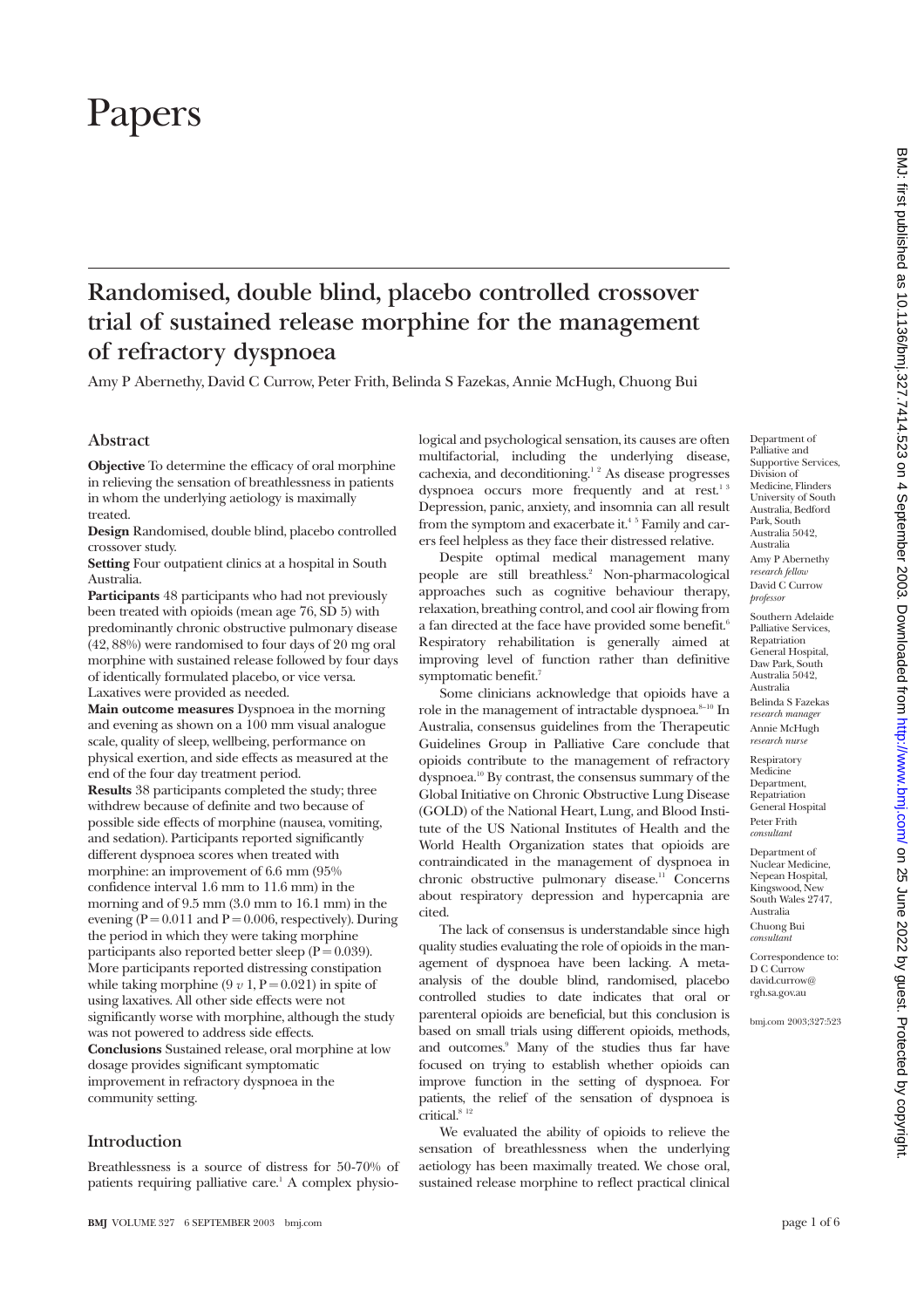care for outpatients. Our hypothesis was that morphine would be superior to placebo.

#### **Methods**

#### **Participants**

We recruited participants during April-November 2001, from the outpatient clinics for respiratory, cardiac, general, and palliative medicine at the Repatriation General Hospital in South Australia. Participants needed to be opioid naive (not formerly treated with long term opioids) adults with dyspnoea at rest in spite of receiving optimal treatment of reversible factors. Optimal treatment was considered to be in place if a specialist for respiratory, cardiac, or palliative care had reviewed the clinical case, examined the patient, and treated all identified reversible causes of the dyspnoea. Other inclusion criteria were serum concentration of creatinine within twice the normal range, stable needs for oxygen and medication, and the ability to fill out diary cards. Exclusion criteria were recent use of opioids, confusion, obtundation, adverse reactions to opioids, and history of substance misuse.

#### **Protocol**

Baseline assessment on day 0 included recording the participant's demographic characteristics, medical history, physical examination, vital signs, medications, and oxygen requirements. We measured performance status by using the categorical scale of the Eastern Cooperative Oncology Group (ECOG), where 0 is "fully active" and 4 is "completely disabled."13

This was an eight day, randomised, double blind, crossover study. Participants received 20 mg oral morphine sulphate with sustained release (Kapanol, Glaxo Wellcome Australia) in the morning for four days, followed by four days of identically formulated placebo, or vice versa. They also received open label docusate sodium (50 mg) plus senna (8 mg) capsules (Coloxyl with Senna, Sigma) and were advised to take up to four daily as needed.

Since the active medication was a sustained release preparation we defined steady state as five times the period from administration to maximum concentration. For the product used the time to maximum concentration was nine to 12 hours. Steady state was between 45 and 60 hours. Outcome measures on days 4 and 8 provided steady state data. The design did not include a washout period. We defined the analysis a priori to compare the results at the end of each period rather than the differences between the end of the period and baseline for the period.<sup>14 15</sup>

Participants filled out diary cards each morning and evening on days 1-8 to ensure consistent reporting. Study nurses visited on days 4 and 8 and telephoned on days 2 and 6 to answer questions and assess safety. Medication bottles were collected at the end of the study to document compliance.

The primary outcome variable was the sensation of dyspnoea as measured on a visual analogue scale in the evening on the final day of the period.<sup>16</sup> Anchors were "no breathlessness" at 0 mm and "worst possible breathlessness" at 100 mm. Other variables included morning dyspnoea on the scale, exercise tolerance measured on the modified scale of the Medical Research Council of Great Britain, respiratory rate, blood pressure, heart rate, oxygen saturation, disturbance of sleep by breathlessness, and four or five point categorical scales for nausea and vomiting, constipation, confusion, somnolence, appetite, and overall wellbeing.<sup>17</sup> Study nurses used a categorical scale to evaluate any sedation.

#### **Assignment and blinding**

Randomisation and blinding were coordinated through the hospital pharmacy's centralised service. This included computerised generation of the allocation sequence in random permuted blocks and blinded disbursement of medication. After review of eligibility and consent, participants were randomised to four days of taking active drug followed by four days of taking placebo, or vice versa. The placebo medication was identical in appearance and taste to the active medication; the bottle indicated which medication to take each day. Participants were unblinded to the investigators for serious adverse events only.

#### **Sample size**

We calculated the sample size by using previous reports of improvement in dyspnoea with morphine and local expectations for data variability in this crossover study; the predicted standard deviation of the visual analogue scale was 16 mm.<sup>16</sup> We estimated that 48 participants would provide 80% power to detect a 10 mm difference in the scale, with an  $\alpha$  of 0.05, allowing for a 20% dropout rate.

#### **Statistical analysis**

We prespecified all analyses on an intention to treat basis. Data were double entered, and we used SPSS for Windows, version 11.0, for our statistical analysis. We used descriptive statistics to summarise the population's characteristics, breathlessness, and side effects.

We evaluated sequence and period effects before testing for any treatment effect; if either was identified we did not conduct an analysis of the treatment.<sup>14 18</sup> We used Student's  $t$  test,  $\chi^2$  test, and Fisher's exact test to evaluate sequence effects and the paired samples *t* test and McNemar's test to evaluate period effects. We approached analysis of the treatment effect in this two period, crossover trial by looking at the differences in the final result for each period.<sup>14</sup> Since data on the visual analogue scale were acceptably normally distributed we used the paired samples *t* test to test relations for this continuous variable. We used McNemar's test for relations between categorical variables. We reported two tailed P values and assumed statistical significance if  $P < 0.05$ . We conducted sensitivity analysis by modelling worsening dyspnoea from baseline for patients who had withdrawn, by increasing end period morphine scores on the visual analogue scale by 5-30%.

### **Results**

#### **Flow of participants and follow up**

Figure 1 shows the progress of participants through the study. Ten participants withdrew; five during the morphine period and five during the placebo period. Thirty eight participants completed the study, and compliance with the intervention and follow up were complete for all participants.

BMJ: first published as 10.1136/bmj.327.7414.523 on 4 September 2003. Downloaded from http://www.bmj.com/ on 25 June 2022 by guest. Protected by copyright on 25 June 2022 by guest. Protected by copyright. <http://www.bmj.com/> BMJ: first published as 10.1136/bmj.327.7414.523 on 4 September 2003. Downloaded from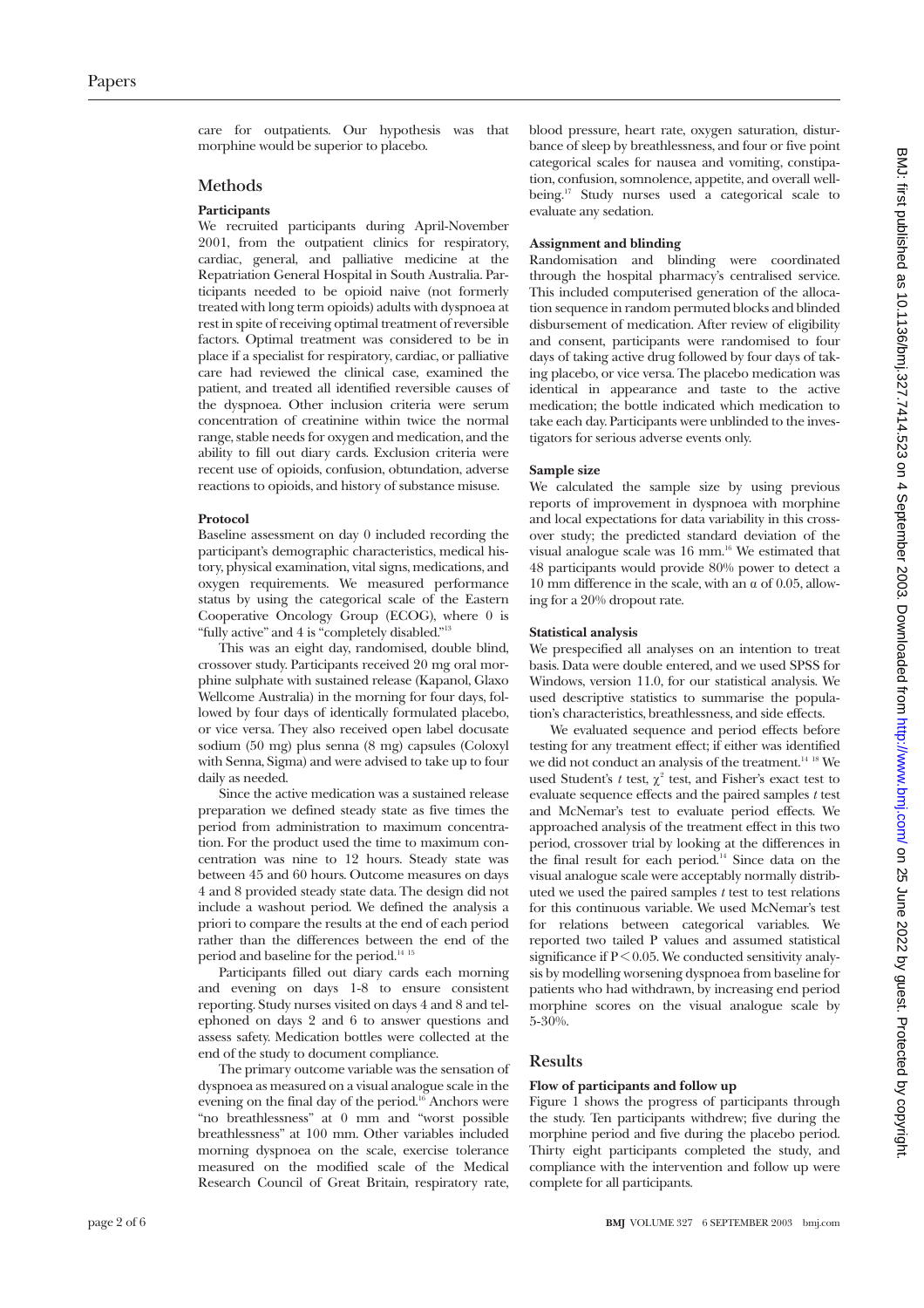

Flow of participants through the trial

Participants were mainly elderly men with chronic obstructive pulmonary disease who were receiving supplemental oxygen (table 1). Functional status was generally poor, with 71% (34) unable to carry out any work activities (ECOG  $\geq$  2). Baseline characteristics were similar for both groups.

#### **Sequence and period analysis**

A sequence effect is noted when a difference occurs in response to treatment in period 1 compared with period 2, most commonly seen because an effect from active treatment is carried over into the outcome measurements of the next period. A period effect is noted when the underlying condition or ability to respond to treatment changes from one period to the next. In a crossover design, responses to treatment are suspect if any sequence or period effects are noted. In this study, we identified no notable sequence or period effects.

#### **Treatment analysis**

#### *Dyspnoea control*

At the end of the four day period, sustained release morphine was superior to placebo in diminishing dyspnoea (table 2). In the evening morphine resulted in an improvement of 9.5 mm (SD 19, 95% confidence interval  $3.0 \text{ mm}$  to  $16.1 \text{ mm}$ ,  $P = 0.006$ ) in the reported dyspnoea score on the visual analogue scale. In the morning morphine resulted in an improvement of 6.6 mm (SD 15, 1.6 mm to 11.6 mm,  $P = 0.011$ ). **Table 1** Baseline characteristics of participants (n=48). Values are numbers (percentages) unless otherwise indicated

**Characteristic**

| Mean (SD) age in years                                       | 76 (5)   |
|--------------------------------------------------------------|----------|
| Male sex                                                     | 35(73)   |
| Dominant aetiology of dyspnoea:                              |          |
| Chronic obstructive pulmonary disease                        | 42 (88)  |
| Cancer                                                       | 3(6)     |
| Motor neurone disease                                        | 1(2)     |
| Restrictive lung disease                                     | 2(4)     |
| Receiving supplemental oxygen                                | 34 (71)  |
| Mean (SD) litres per minute                                  | 1.4(1.2) |
| ECOG performance status score:                               |          |
| 0=fully active                                               | 0(0)     |
| 1=restricted in strenuous activity only                      | 14 (29)  |
| 2=unable to work; up and about more than 50% of waking hours | 20(42)   |
| 3=confined to bed or chair more than 50% of waking hours     | 13 (27)  |
| 4=completely disabled; totally confined to bed or chair      | 1(2)     |
| Respiratory rate in breaths per minute (SD)                  | 20(4)    |
| Mean (SD) haemoglobin (mmol/l)                               | 8.4(1.1) |
| Mean (SD) morning dyspnoea score (VAS)                       | 43 (26)  |
| Mean (SD) morning dyspnoea score (VAS) range                 | $2 - 92$ |
|                                                              |          |

ECOG=Eastern Cooperative Oncology Group.

VAS=visual analogue score.

Significantly fewer participants receiving morphine reported that their sleep was disturbed by breathlessness (1  $v$  8, P = 0.039; table 3). Exertional performance and overall sense of wellbeing were not significantly different (data not presented).

#### *Side effects*

The respiratory rate was similar for patients receiving morphine (mean 20, SD 5) and placebo (mean 21, SD 4;  $P = 0.143$ ). No episodes of severe sedation or obtundation were recorded. Side effects potentially attributable to morphine were quantified. Categorical responses were collapsed into categories for "no" or "mild" distress and "moderate" or "severe" distress. Morphine caused more distressing constipation than placebo  $(9 \ v \ 1,$  $P = 0.021$ ; table 4<sup>4</sup>). Neither treatment caused significantly more distressing vomiting, confusion, sedation, or suppression of appetite (data not presented).

As the occurrence of a side effect may have changed over the treatment period, the frequency of symptoms throughout the treatment period was reviewed. The morphine group consistently reported more constipation across the period. When morphine was administered first, the carry over of constipation into the placebo period was resolved by the end of the placebo period (figure 2). Other symptoms were relatively stable across both periods; the results are not shown here.

#### *Participants' withdrawals*

Ten participants withdrew from the study; three because of morphine side effects, two because of

**Table 2** Effect of morphine versus placebo on the sensation of dyspnoea at the end of the treatment period. End period values for morphine and placebo are means (SD). In this paired t test the differences in the same patient between morphine and placebo are presented as absolute values of the means (SD); 95% confidence intervals are also absolute values

|         | Dyspnoea*                   |                     |                                                                          |                                   |                            |
|---------|-----------------------------|---------------------|--------------------------------------------------------------------------|-----------------------------------|----------------------------|
|         | <b>Morphine</b><br>$(n=38)$ | Placebo<br>$(n=38)$ | Mean improvement in dyspnoea scores<br>on morphine compared with placebo | 95% CI of the mean<br>improvement | P value<br>(paired t test) |
| Morning | 40.1(24)                    | 47.7 (26)           | 6.6(15)                                                                  | 1.6 to $11.6$                     | 0.011                      |
| Evening | 40.3 (23)                   | 49.9 (24)           | 9.5(19)                                                                  | $3.0 \text{ to } 16.1$            | 0.006                      |

\*Dyspnoea is measured on a 100 mm visual analogue scale (VAS), with zero as "no breathlessness" and 100 as "worst possible breathlessness."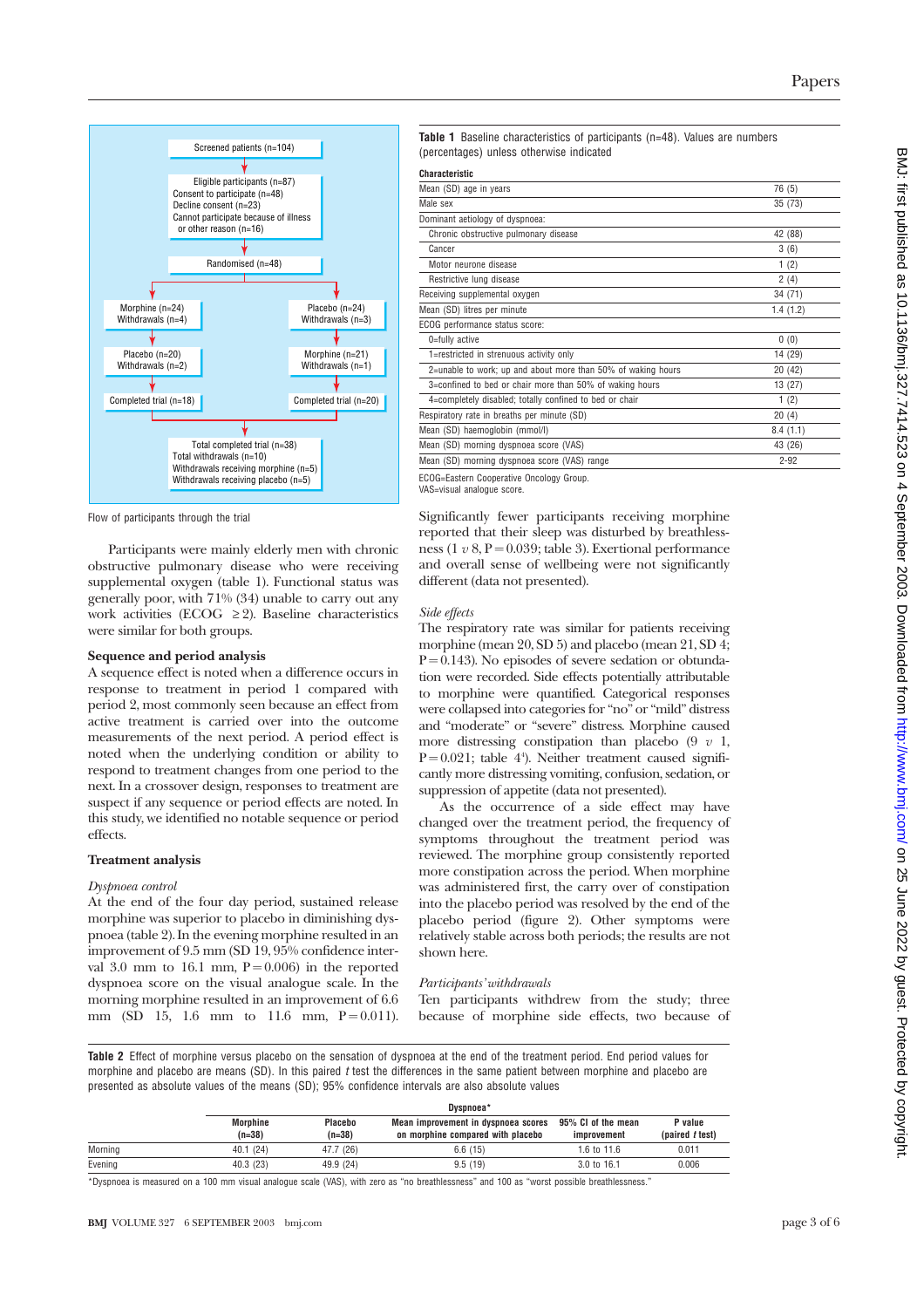**Table 3** Effect of morphine versus placebo on sleep at the end of the four day treatment period. Variable is measured on a categorical scale; response items are collapsed into dichotomous functional groupings. Values are numbers

**Sleep disturbed by**

| <b>OIGGN GIOMING AV</b><br>breathlessness on | Sleep disturbed by breathlessness on placebo |    |           |  |
|----------------------------------------------|----------------------------------------------|----|-----------|--|
| morphine                                     | Yes                                          | No | Totals    |  |
| Yes                                          |                                              |    | b         |  |
| No                                           | 8                                            | 25 | 33        |  |
| Totals                                       | 12                                           | 26 | 38        |  |
|                                              |                                              |    | $P=0.039$ |  |



Frequency of constipation throughout the treatment periods, by treatment intervention. Data are presented as the percentage of participants indicating each categorical response on each day of the treatment period. Placebo responses are divided between participants who received placebo during the first period (first placebo, then morphine) or the second period (first morphine, then placebo) to show carry over effects

potential morphine effects, and five for reasons unlikely to be related to morphine (table 5). All of those who withdrew because of side effects of morphine reported that the symptom was causing them "moderate" or "severe" distress. Notably, one participant's dyspnoea was so improved with the first treatment (morphine) that the participant withdrew at crossover.

#### *Sensitivity analysis*

A conservative sensitivity analysis model assumed that all participants who withdrew did so because of problems with morphine. We included baseline scores on the visual analogue scale for the 10 withdrawn participants in the study dataset and then increased the scores for the end period on morphine systematically to model worsening dyspnoea. All participants who withdrew could have had at least a 10% worsening of their morning scores for dyspnoea or a 25% worsening of their evening scores, and the results of this study

**Table 4** Effect of morphine versus placebo on constipation at the end of the four day treatment period. Variable is measured on a categorical scale; response items are collapsed into dichotomous functional groupings. Values are numbers

|                                 | <b>Constipation on placebo</b> |                           |               |  |
|---------------------------------|--------------------------------|---------------------------|---------------|--|
| <b>Constipation on morphine</b> | None or mild                   | <b>Moderate or severe</b> | <b>Totals</b> |  |
| None or mild                    | 26                             |                           |               |  |
| Moderate or severe              |                                |                           |               |  |
| Totals                          | 35                             |                           | 37            |  |
|                                 |                                |                           | $P = 0.021$   |  |

would still show a statistically significant improvement with morphine.

# **Discussion**

Oral, sustained release morphine can provide added relief to patients who have intractable breathlessness despite maximal treatment of the underlying causes of dyspnoea. In this adequately powered, randomised controlled trial, morphine provided a 7-10 mm improvement in the visual analogue scale for dyspnoea—results with both clinical and statistical significance. These results were corroborated by participants' reports of much better sleep during the morphine period. Sensitivity analysis showed that morphine still provided clinical benefit to the study population even if the modelled participants who withdrew experienced 25% worsening of their dyspnoea. Further, the results showed the same magnitude of improvement as seen in the pooled results of other trials (8 mm on the visual analogue scale).9

The results of this study are applicable to many outpatient settings in general practice, palliative care, and respiratory care. The study population of elderly, poorly functioning people predominantly with chronic obstructive pulmonary disease represents patients we encounter often, for whom few symptomatic options are available. The criteria used to identify participants were simple and as broad as possible. Patients needed only to be suffering from the symptom of refractory breathlessness. We specifically avoided invasive procedures such as measuring arterial blood gases or pulmonary function to identify eligible candidates as this would not be generalisable or ethical for many outpatient and palliative care settings.

Oral, long acting morphine was chosen for its convenience and continuous action. The sustained release morphine product used can be given once daily; evidence for its efficacy as a 24 hour medication was provided by the dramatic improvements in the evening dyspnoea scores. A small background dose of opioid may be better tolerated than the peaks and troughs of immediate release formulations.<sup>1</sup>

Although the results are significant and generalisable, clinicians should prescribe morphine for the control of dyspnoea with care. This was not a safety study, and it was not powered to detect significant side effects. The data imply that side effects were minimal. Neither respiratory depression nor severe sedation was identified. All participants who withdrew because of morphine encountered vomiting or sedation, which may be transient or treatable. Constipation was the only notable and common side effect. Review of the daily constipation scores showed that the constipation started to improve by the fourth day of the morphine period; early intervention could have an impact. An important consideration is that most patients who would be considering this treatment do not have any other options and are otherwise severely distressed and limited by their breathlessness. Hence, although the risk of constipation and other side effects is real, this may be an appropriate treatment for many patients, provided that the patient and doctor monitor for clinical benefit and side effects together.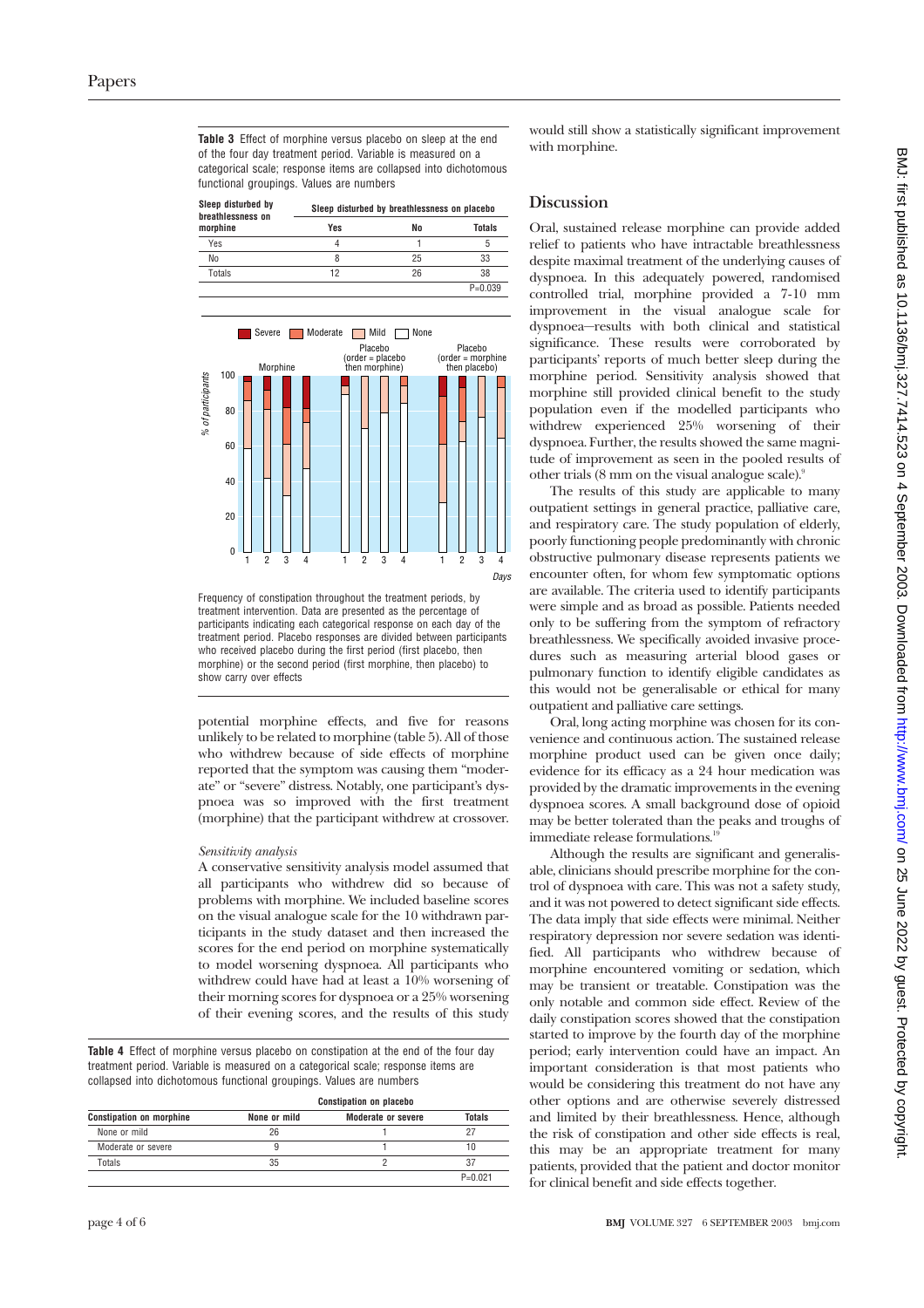| Patient | Treatment on day of withdrawal | Day (of $8$ ) | <b>Reason for withdrawal</b>                                  | Comment                                                                                          |
|---------|--------------------------------|---------------|---------------------------------------------------------------|--------------------------------------------------------------------------------------------------|
|         | Morphine                       |               | Nausea and vomiting                                           | Likely to be caused by morphine                                                                  |
|         | Morphine                       |               | Sedation                                                      | Likely to be caused by morphine                                                                  |
| 3       | Morphine                       | 3             | Nausea and vomiting                                           | Likely to be caused by morphine                                                                  |
|         | Morphine                       | 4             | Chest pain and nausea                                         | Nausea may be caused by morphine                                                                 |
| 5       | Morphine                       | 6             | Rapid atrial fibrillation, admitted to<br>intensive care unit | Unlikely to be caused by morphine                                                                |
| 6       | Placebo                        | ŋ             | Chest infection                                               | Not caused by morphine                                                                           |
|         | Placebo                        | ŋ             | Fall with fracture                                            | Not caused by morphine                                                                           |
| 8       | Placebo                        | 4             | Wanted to take opioids for shoulder pain                      | Not caused by morphine                                                                           |
| 9       | Placebo                        | 5             | Increased dyspnoea with treatment change                      | Likely to be caused by change from<br>morphine to placebo; refused to continue<br>with crossover |
| 10      | Placebo                        | 6             | Constipation and sedation                                     | Likely carry over effects of morphine                                                            |

#### **Limitations**

The study design has several limitations. Firstly, there was no washout (no treatment) period. Figure 2 shows the persistence of the side effects of morphine into the early part of the placebo period. We recognised these risks a priori. The challenge was to develop a short protocol that would be acceptable and ethical for a group of very ill patients who did not have any other medical options. Although a parallel trial would have addressed this concern, it would have doubled numbers in a clinical population for which others have had difficulty recruiting. Instead we elected a crossover trial with an analysis plan that concentrated on the end of the treatment period only.<sup>14</sup> We planned that sequence and period analyses would precede any analysis of treatment; fortunately, neither sequence nor period effects were identified.

Secondly, there was no blinding for constipation. To accommodate this, the only investigator aware of the constipation was the study nurse (AM), who was not involved in the analysis. Thirdly, the morphine dose chosen was 20 mg daily. Some clinicians may regard this as a relatively high dose in patients who had not been treated with opioids before. As the study was being designed it was the lowest once daily, sustained release formulation available. Subsequent dose ranging studies are needed.

Fourthly, the reduced evening dyspnoea scores and improved sleep may have been related to changes made by the participant, such as increased use of oxygen during the day or continuous positive airway pressure at night. Such potential confounders should have been equally distributed between the groups through randomisation. Finally, the clinical significance of a 7-10 mm change in the visual analogue scale may be questioned. We are not aware of any studies that correlate direct clinical meaning with specific changes of distance in the dyspnoea scale. None the less, in a population of patients in whom pharmacological treatment is not an option, the opportunity for a 5-10% improvement in a disabling symptom is welcome.

This study shows that rigorous randomised controlled trials can be performed in this population. Key factors were a short study period, simple bedside evaluation, collaboration across disciplines, one identified recruitment nurse, once daily dosing, and an evolving clinical culture that seeks evidence based approaches to care. Future directions include an effectiveness study that is adequately powered to evaluate safety. Such a study may well show that, with close

#### **What is already known on this topic**

Pooled data in a meta-analysis of eight small underpowered randomised trials support the clinical use of oral or parenteral opioids including morphine to manage refractory breathlessness

Clinical guidelines for the management of intractable dyspnoea in the palliative care and respiratory settings are contradictory owing to inadequate primary evidence supporting the efficacy and safety of morphine in this setting

#### **What this study adds**

This is the first adequately powered randomised controlled trial that showed the superiority of oral morphine for relief of the sensation of breathlessness.

This study was completed before the meta-analysis was published; it confirms the main findings of the meta-analysis with results of the same magnitude

The morphine administered in this study was an oral, once daily, sustained release formulation.

Side effects were minimal and no evidence of respiratory depression was found. Constipation was treated expectantly

monitoring, patients could continue taking opioids while tolerance develops to the nausea and sedation. Dose ranging studies in opioid tolerant and naive participants are also planned.

We thank Greg Samsa of Duke University Medical Center, Durham, North Carolina, United States, and Adrian Esterman of Flinders Medical Centre, Bedford Park, South Australia, Australia, for reviewing the statistical analysis and providing critical feedback.

Contributors: APA was responsible for study design; obtaining funding; logistic, administrative, and technical support; recruitment of participants; collection, assembly, and analysis of data; statistical expertise; and data interpretation; drafting, critical revision, and final approval of the article. DCC was responsible for conception and design of the study; logistic, administrative, and technical support; analysis and interpretation of data; and drafting, critical revision, and final approval of the article. PF was responsible for study design; obtaining funding; logistic support; recruitment of participants; data interpretation; and drafting, critical revision, and final approval of the article. BSF was responsible for logistic, administrative, and technical support; recruitment of participants; collection, assembly, and